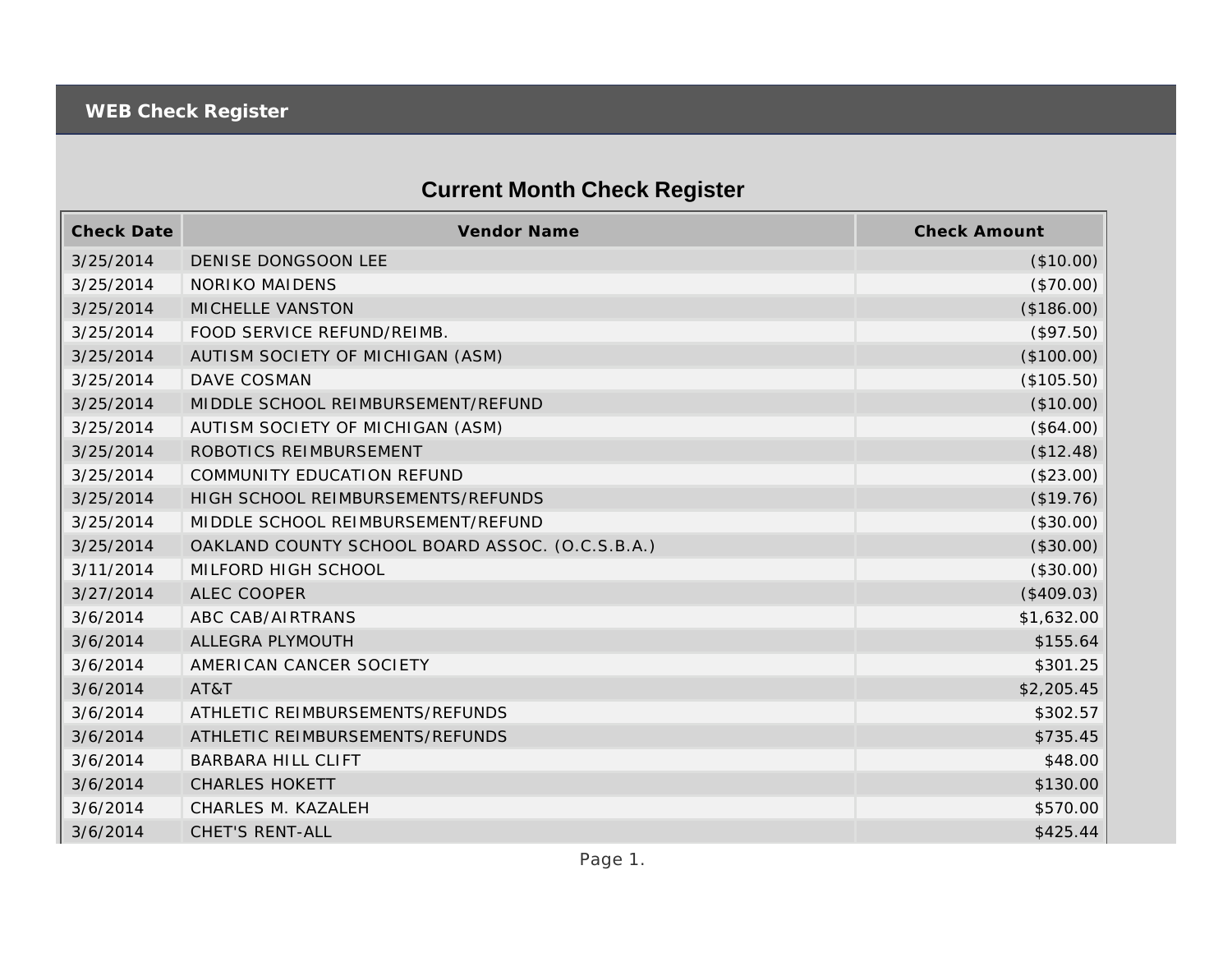| <b>Check Date</b> | Vendor Name                                                           | <b>Check Amount</b> |
|-------------------|-----------------------------------------------------------------------|---------------------|
| 3/6/2014          | <b>COMPLETE BATTERY SOURCE</b>                                        | \$1,580.20          |
| 3/6/2014          | CONTRACT PAPER GROUP, INC.                                            | \$3,088.80          |
| 3/6/2014          | <b>CUMMINS BRIDGEWAY LLC</b>                                          | \$80.00             |
| 3/6/2014          | DANIEL ROSS HUTCHESON                                                 | \$100.00            |
| 3/6/2014          | DAVID RICHARD HALL                                                    | \$50.00             |
| 3/6/2014          | DAVIS LODGING VI LLC TOWNEPLACE SUITES - SAGINAW                      | \$1,587.60          |
| 3/6/2014          | <b>DEBORAH GARTNER</b>                                                | \$117.60            |
| 3/6/2014          | <b>DECA IMAGES</b>                                                    | \$17.00             |
| 3/6/2014          | DETROIT SCIENCE FOR KIDS, INC. DBA/ MAD SCIENCE OF DETROIT            | \$667.00            |
| 3/6/2014          | DRAMATISTS PLAY SERVICE, INC.                                         | \$45.15             |
| 3/25/2014         | DRAMATISTS PLAY SERVICE, INC.                                         | (\$45.15)           |
| 3/6/2014          | DTE ENERGY                                                            | \$0.00              |
| 3/6/2014          | DTE ENERGY                                                            | \$13,768.81         |
| 3/6/2014          | EDUSTAFF, LLC                                                         | \$0.00              |
| 3/6/2014          | EDUSTAFF, LLC                                                         | \$0.00              |
| 3/6/2014          | EDUSTAFF, LLC                                                         | \$0.00              |
| 3/6/2014          | EDUSTAFF, LLC                                                         | \$47,429.34         |
| 3/10/2014         | EDUSTAFF, LLC                                                         | (\$47,429.34)       |
| 3/6/2014          | <b>EMERY COLLISION CENTER</b>                                         | \$2,647.80          |
| 3/6/2014          | ENVIRO-CLEAN SERVICES, INC.                                           | \$121,596.04        |
| 3/6/2014          | FEDEX ACCT ***378 or ACCT ***353                                      | \$26.30             |
| 3/6/2014          | FLEETPRIDE, INC.                                                      | \$0.00              |
| 3/6/2014          | FLEETPRIDE, INC.                                                      | \$1,013.03          |
| 3/6/2014          | FRANKLIN COVEY CLIENT SALES, INC.                                     | \$2,498.06          |
| 3/6/2014          | HIGH SCHOOL REIMBURSEMENTS/REFUNDS                                    | \$50.00             |
| 3/6/2014          | HIGH SCHOOL REIMBURSEMENTS/REFUNDS                                    | \$250.00            |
| 3/6/2014          | HIGH SCHOOL REIMBURSEMENTS/REFUNDS                                    | \$602.17            |
| 3/6/2014          | HIGH SCHOOL REIMBURSEMENTS/REFUNDS                                    | \$45.00             |
| 3/6/2014          | HR STAFFING TEAM LLC dba ENTECH STAFFING SOL./ENTECH MEDICAL STAFFING | \$3,217.50          |
| 3/6/2014          | <b>JODI BALCONI</b>                                                   | \$200.28            |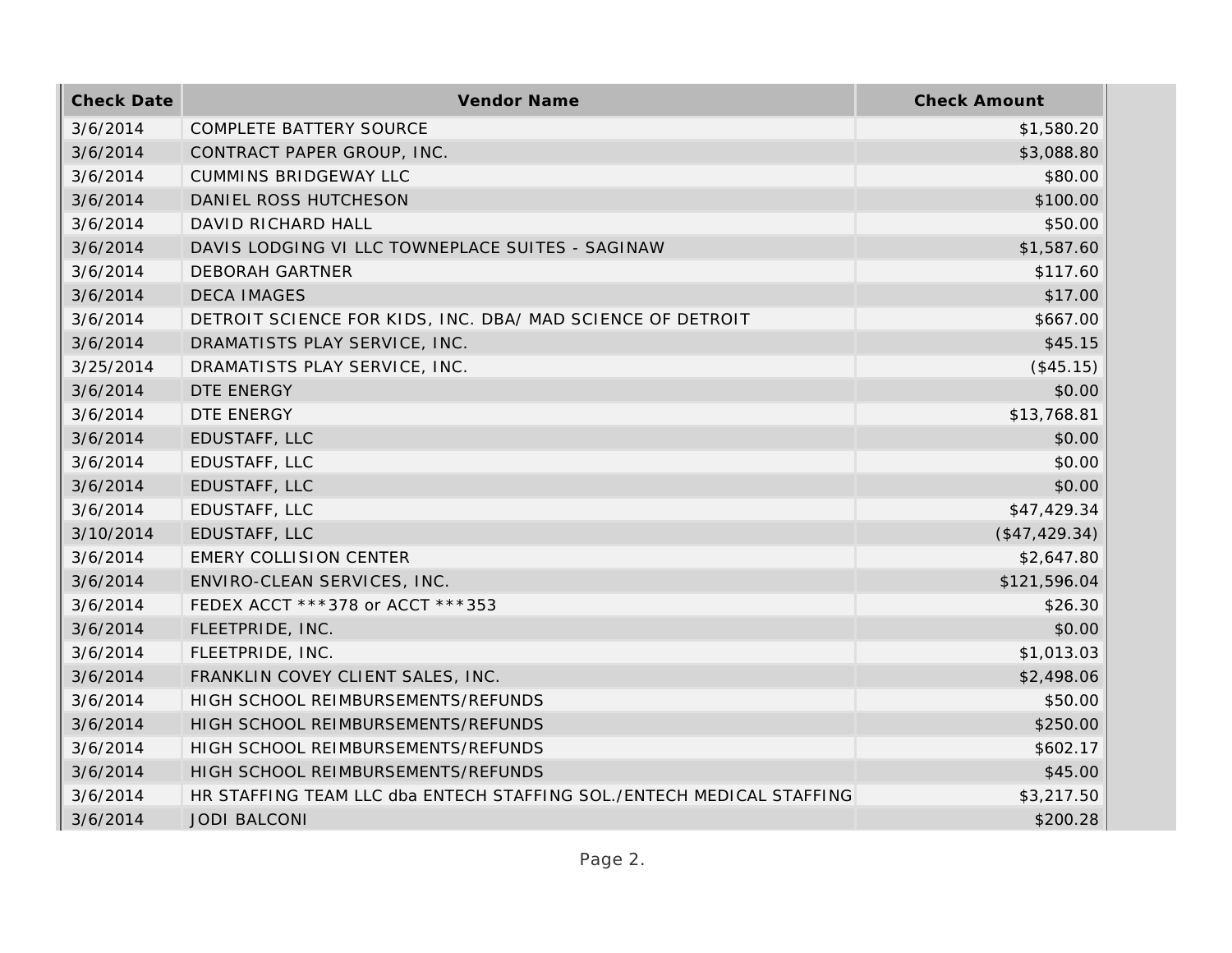| <b>Check Date</b> | Vendor Name                                               | <b>Check Amount</b> |
|-------------------|-----------------------------------------------------------|---------------------|
| 3/6/2014          | <b>JODI FORSTER</b>                                       | \$40.00             |
| 3/6/2014          | <b>JS FRY CONSULTING</b>                                  | \$5,393.92          |
| 3/6/2014          | <b>JULIE BEDFORD</b>                                      | \$285.00            |
| 3/6/2014          | <b>KAREN DUTHIE</b>                                       | \$107.74            |
| 3/6/2014          | KEFORD NOVI TOWING INC.                                   | \$190.00            |
| 3/6/2014          | KIDS POWER LLC LORI BRANTLEY                              | \$872.08            |
| 3/6/2014          | <b>KRISTIN CORRION</b>                                    | \$144.20            |
| 3/6/2014          | LAKE ORION SCHOOLS                                        | \$1,845.13          |
| 3/6/2014          | LEE A. STILLE                                             | \$500.00            |
| 3/6/2014          | <b>MARRIOTT</b>                                           | \$2,760.60          |
| 3/6/2014          | MATHESON TRI-GAS, INC.                                    | \$410.49            |
| 3/6/2014          | MIAAA - MI. INTERSCHOLASTIC ATHLETIC ADMINISTRATORS ASSOC | \$95.00             |
| 3/6/2014          | MICHELLE HURLEY                                           | \$191.81            |
| 3/6/2014          | MICHELLE VANSTON                                          | \$125.78            |
| 3/6/2014          | MICHIGAN STATE UNIVERSITY - MODEL UN                      | \$1,970.00          |
| 3/6/2014          | MOLLY HAWKINS' HOUSE                                      | \$205.48            |
| 3/6/2014          | MYLA LEE                                                  | \$344.40            |
| 3/6/2014          | <b>NANCY LILLY</b>                                        | \$11.96             |
| 3/6/2014          | <b>NANCY WILLIS</b>                                       | \$38.96             |
| 3/6/2014          | NETECH CORP.                                              | \$578.38            |
| 3/6/2014          | <b>NORIKO ROSEN</b>                                       | \$200.00            |
| 3/6/2014          | NORTH SASHABAW ELEMENTARY SCHOOL ATTN: DORENE SUMNER      | \$50.00             |
| 3/6/2014          | NORTHEAST HOCKEY REFEREES ASSOCIATION                     | \$145.00            |
| 3/6/2014          | NOVI EDUCATIONAL FOUNDATION                               | \$360.00            |
| 3/6/2014          | <b>NOVI ICE ARENA</b>                                     | \$215.00            |
| 3/6/2014          | NOVI MEADOWS REIMBURSEMENTS/REFUNDS                       | \$180.00            |
| 3/6/2014          | OAK MANAGEMENT CORPORATION LYON OAKS BANQUET CENTER       | \$1,611.25          |
| 3/6/2014          | OAKLAND COUNTY TREASURER                                  | \$22,255.31         |
| 3/6/2014          | OAKLAND SCHOOLS                                           | \$16,860.79         |
| 3/6/2014          | OBSERVER & ECCENTRIC (ADS - NOVI NEWS)                    | \$315.00            |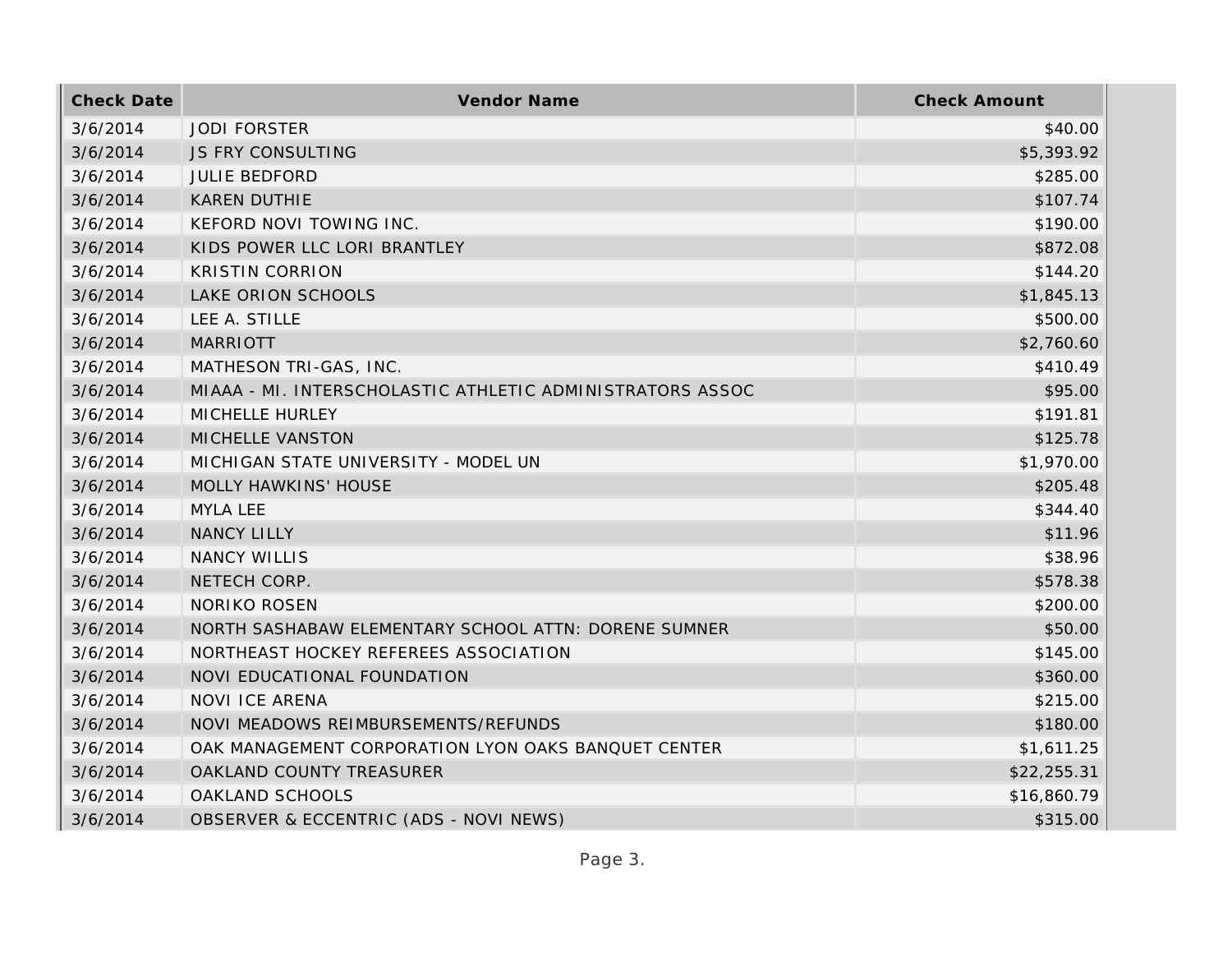| <b>Check Date</b> | Vendor Name                                               | <b>Check Amount</b> |
|-------------------|-----------------------------------------------------------|---------------------|
| 3/6/2014          | PEDIATRIC HEALTH CONSULTANTS, INC.                        | \$12,208.47         |
| 3/6/2014          | PETTY CASH-NICOLE CARTER OR HELEN MILLER NOVI HIGH SCHOOL | \$430.75            |
| 3/6/2014          | PLANTE & MORAN, PLLC                                      | \$400.00            |
| 3/6/2014          | READ A LATTE CAFE c/o NOVI PUBLIC LIBRARY                 | \$50.00             |
| 3/6/2014          | REBECCA WEISSMAN                                          | \$80.00             |
| 3/6/2014          | RED HOLMAN GMC HOLMAN AUTOMOTIVE GROUP, INC.              | \$21,212.00         |
| 3/6/2014          | RELIABLE DELIVERY LOGISTICS, INC.                         | \$1,667.25          |
| 3/6/2014          | ROBERT J. STEEH                                           | \$408.38            |
| 3/6/2014          | <b>RODNEY FRANCHI</b>                                     | \$71.47             |
| 3/6/2014          | ROTARY CLUB OF NOVI, MICHIGAN NOVI ROTARY CLUB            | \$65.81             |
| 3/6/2014          | ROYAL TRUCK & TRAILER SALES & SERVICE INC.                | \$55.20             |
| 3/6/2014          | SE REIMBURSEMENT/REFUND                                   | \$15.23             |
| 3/6/2014          | SE REIMBURSEMENT/REFUND                                   | \$450.00            |
| 3/6/2014          | STAPLES ADVANTAGE                                         | \$121.88            |
| 3/6/2014          | <b>STEVE MATTHEWS</b>                                     | \$443.32            |
| 3/6/2014          | <b>STEVEN BARR</b>                                        | \$782.69            |
| 3/6/2014          | <b>SUZANNE COHEN</b>                                      | \$71.68             |
| 3/6/2014          | THREADWORKS, LTD                                          | \$1,121.00          |
| 3/6/2014          | <b>TODD BEYER</b>                                         | \$312.00            |
| 3/6/2014          | TRI-COUNTY INTERNATIONAL TRUCKS, INC.                     | \$146.50            |
| 3/6/2014          | UNITY SCHOOL BUS PARTS                                    | \$466.59            |
| 3/6/2014          | WAGEWORKS, INC                                            | \$914.64            |
| 3/6/2014          | WALSWORTH PUBLISHING COMPANY                              | \$11,606.31         |
| 3/6/2014          | <b>ZAJIM CUNMALAJ</b>                                     | \$50.00             |
| 3/7/2014          | A & R REPAIRS BAKER'S KNEAD INC                           | \$1,159.05          |
| 3/7/2014          | DONYA PIZZA NOVI LLC, DBA COTTAGE INN PIZZA               | \$1,002.00          |
| 3/7/2014          | EVER KOLD REFRIGERATION                                   | \$1,726.00          |
| 3/7/2014          | <b>KIM'S GARDENS</b>                                      | \$1,556.25          |
| 3/7/2014          | LB OFFICE PRODUCTS                                        | \$70.50             |
| 3/7/2014          | LIVONIA ITALIAN BAKERY                                    | \$465.75            |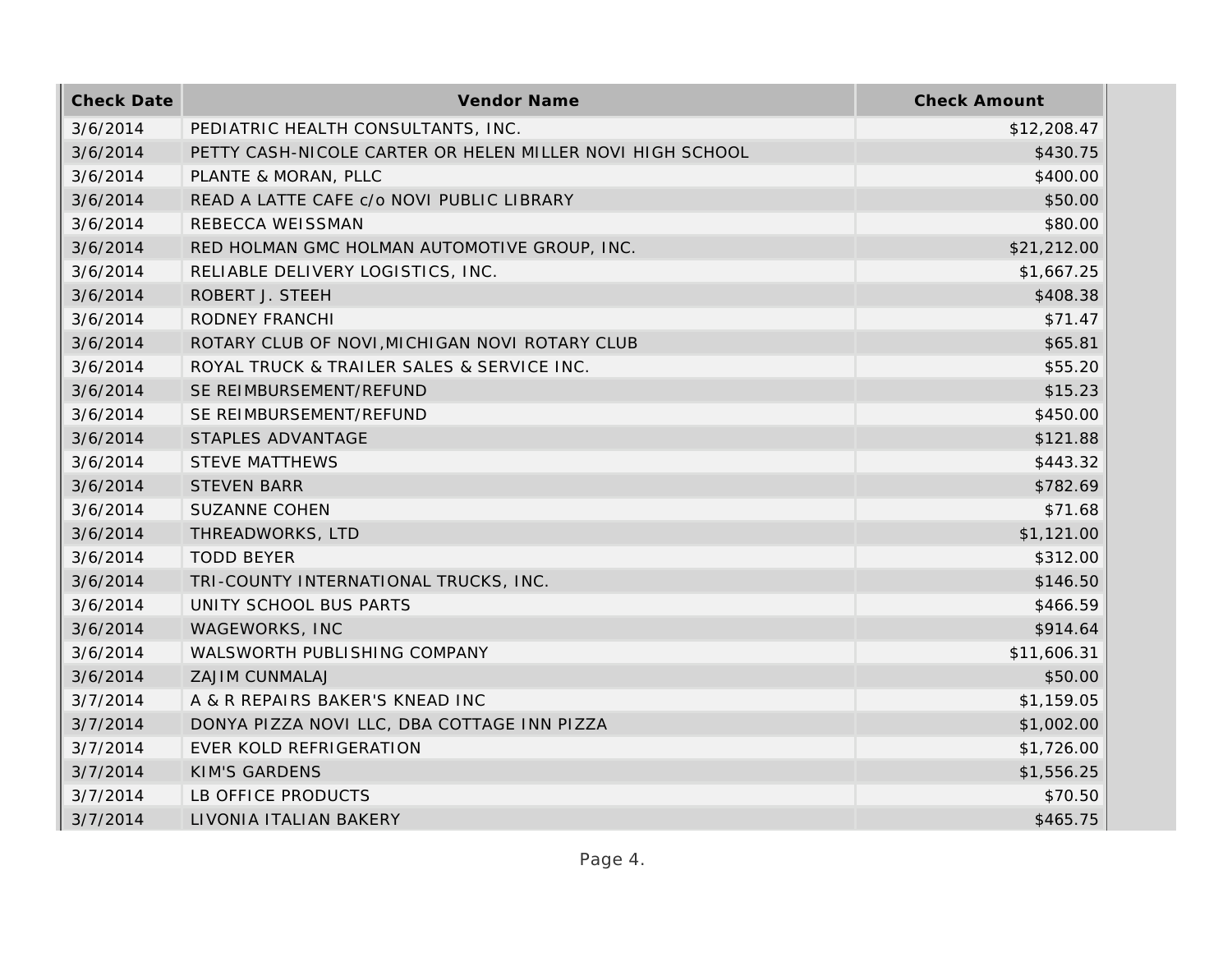| <b>Check Date</b> | Vendor Name                                           | <b>Check Amount</b> |
|-------------------|-------------------------------------------------------|---------------------|
| 3/7/2014          | NOVI TOWN PIZZA LLC                                   | \$1,788.25          |
| 3/7/2014          | PIZZA HUT/REDBERRY RESTO BRANDS INTL INC.             | \$750.00            |
| 3/7/2014          | SHIRLEY JANKE                                         | \$197.38            |
| 3/10/2014         | AARON D. COX                                          | \$287.87            |
| 3/10/2014         | AXA EQUITABLE EQUI-VEST                               | \$111.08            |
| 3/10/2014         | CHAPTER 13 TRUSTEE DAVID WM. RUSKIN                   | \$770.09            |
| 3/10/2014         | INTERNATIONAL UNION OPERATING ENGINEERS, LOCAL 324    | \$116.20            |
| 3/10/2014         | <b>MEFSA</b>                                          | \$210.35            |
| 3/10/2014         | MISDU MICHIGAN STATE DISBURSEMENT                     | \$2,136.40          |
| 3/10/2014         | PHEAA PENNSYLVANIA HIGHER EDUCATION ASSISTANCE AGENCY | \$135.49            |
| 3/10/2014         | UNITED WAY                                            | \$75.00             |
| 3/13/2014         | A PARTS WAREHOUSE                                     | \$92.26             |
| 3/13/2014         | ABLE TESTING CO. ROBERT HARVEY                        | \$90.00             |
| 3/13/2014         | AMERICAN ASSOCIATION OF SCHOOL PERSONNEL ADMIN AASPA  | \$295.00            |
| 3/13/2014         | AT&T                                                  | \$1,746.59          |
| 3/13/2014         | AT&T                                                  | \$62.74             |
| 3/13/2014         | <b>AT&amp;T LONG DISTANCE</b>                         | \$389.42            |
| 3/13/2014         | <b>AT&amp;T MOBILITY</b>                              | \$1,491.04          |
| 3/13/2014         | ATHLETIC REIMBURSEMENTS/REFUNDS                       | \$62.95             |
| 3/13/2014         | ATHLETIC REIMBURSEMENTS/REFUNDS                       | \$169.48            |
| 3/13/2014         | ATHLETIC REIMBURSEMENTS/REFUNDS                       | \$182.60            |
| 3/13/2014         | ATHLETIC REIMBURSEMENTS/REFUNDS                       | \$154.48            |
| 3/13/2014         | ATHLETIC REIMBURSEMENTS/REFUNDS                       | \$94.92             |
| 3/13/2014         | ATHLETIC REIMBURSEMENTS/REFUNDS                       | \$285.56            |
| 3/13/2014         | ATHLETIC REIMBURSEMENTS/REFUNDS                       | \$109.86            |
| 3/13/2014         | ATHLETIC REIMBURSEMENTS/REFUNDS                       | \$119.48            |
| 3/13/2014         | <b>BAKER'S OF MILFORD</b>                             | \$200.00            |
| 3/13/2014         | BLT SPORTSWEAR & APPAREL                              | \$157.20            |
| 3/13/2014         | CINTAS CORPORATION #31                                | \$436.05            |
| 3/13/2014         | CITY OF NOVI WATER & SEWER DEPARTMENT                 | \$0.00              |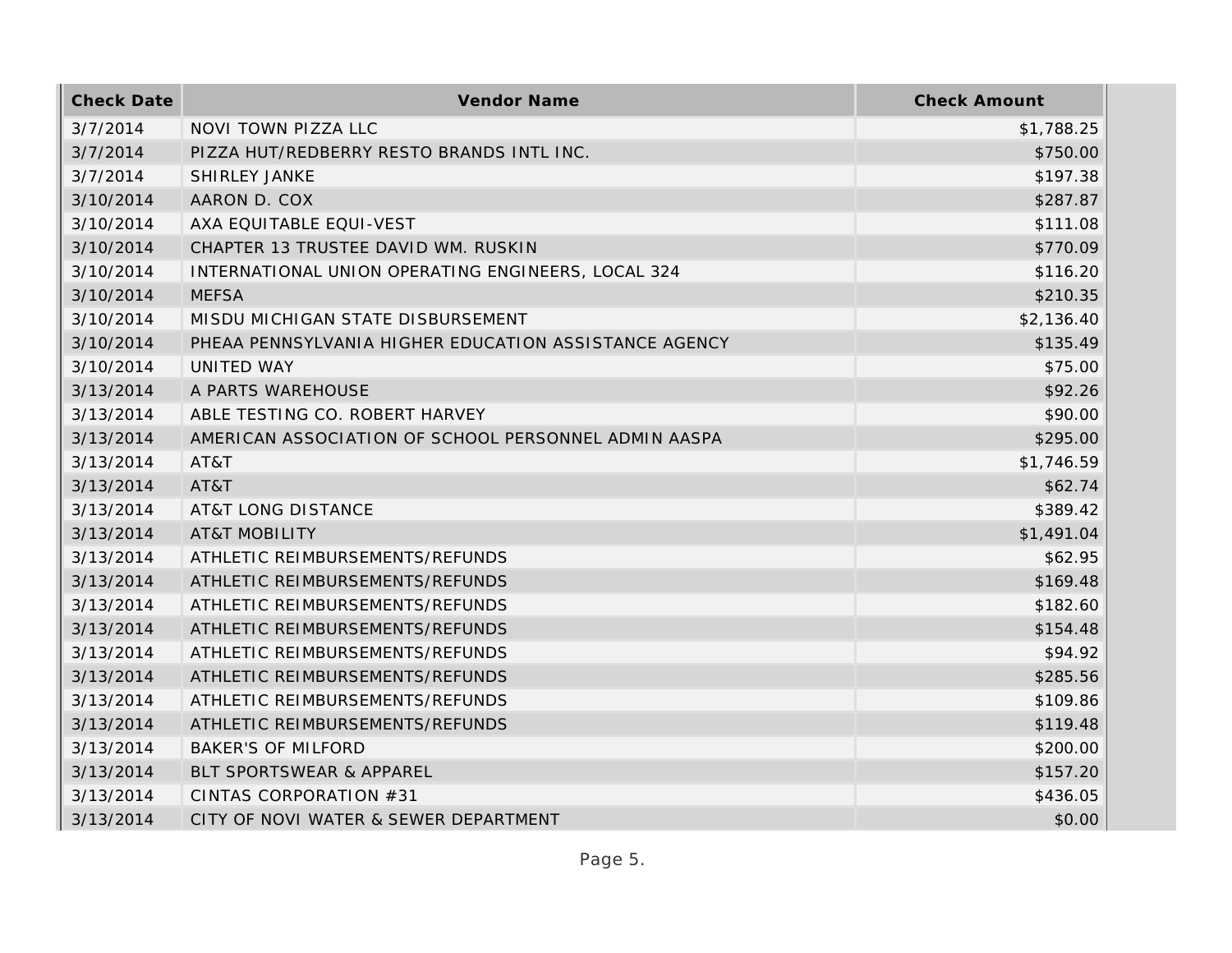| <b>Check Date</b> | Vendor Name                                                           | <b>Check Amount</b> |
|-------------------|-----------------------------------------------------------------------|---------------------|
| 3/13/2014         | CITY OF NOVI WATER & SEWER DEPARTMENT                                 | \$8,981.65          |
| 3/13/2014         | CONTRACT PAPER GROUP, INC.                                            | \$1,029.60          |
| 3/13/2014         | CRYSTAL FLASH LIMITED PARTNERSHIP OF MICHIGAN DBA CRYSTAL FLASH       | \$397.32            |
| 3/13/2014         | <b>CUMMINS BRIDGEWAY LLC</b>                                          | \$652.85            |
| 3/13/2014         | DANIEL TARRANT                                                        | \$70.00             |
| 3/13/2014         | <b>DIFFERENT STROKES</b>                                              | \$150.00            |
| 3/13/2014         | DTE ENERGY                                                            | \$12,723.21         |
| 3/13/2014         | E-FILLIATE INCORPORATED (CYBERGUYS)                                   | \$279.15            |
| 3/13/2014         | <b>EILEEN GALOPIN</b>                                                 | \$57.98             |
| 3/13/2014         | EZSTREAM.COM SCHOLASTIC TOOLS LLC                                     | \$50.00             |
| 3/13/2014         | <b>FLASH GLASS</b>                                                    | \$1,238.52          |
| 3/13/2014         | FLEETPRIDE, INC.                                                      | \$1,269.46          |
| 3/13/2014         | GLOBAL EQUIPMENT COMPANY INC.                                         | \$831.71            |
| 3/13/2014         | HIGH SCHOOL REIMBURSEMENTS/REFUNDS                                    | \$250.00            |
| 3/13/2014         | HIGH SCHOOL REIMBURSEMENTS/REFUNDS                                    | \$250.00            |
| 3/13/2014         | HIGH SCHOOL REIMBURSEMENTS/REFUNDS                                    | \$250.00            |
| 3/13/2014         | HOEKSTRA TRANSPORTATION, INC.                                         | \$215.11            |
| 3/13/2014         | HR STAFFING TEAM LLC dba ENTECH STAFFING SOL./ENTECH MEDICAL STAFFING | \$1,815.00          |
| 3/13/2014         | <b>HURON BOOSTER CLUB</b>                                             | \$150.00            |
| 3/13/2014         | JACKSON TRUCK SERVICE INC.                                            | \$998.18            |
| 3/13/2014         | <b>JENNIFER COLBY</b>                                                 | \$76.50             |
| 3/13/2014         | <b>JOHN BRICKEY</b>                                                   | \$139.47            |
| 3/13/2014         | JOSTENS, INC.                                                         | \$5,563.74          |
| 3/13/2014         | KIM T. CLARK                                                          | \$932.62            |
| 3/25/2014         | KIM T. CLARK                                                          | (\$932.62)          |
| 3/13/2014         | KNIGHT'S AUTO SUPPLY, INC.                                            | \$849.33            |
| 3/13/2014         | MARIANNE MALARKEY                                                     | \$154.40            |
| 3/13/2014         | MARK ANDREW VELLUCCI                                                  | \$2,242.48          |
| 3/13/2014         | MATHESON TRI-GAS, INC.                                                | \$159.89            |
| 3/13/2014         | METRO ATHLETIC OFFICIALS ASSOCIATION                                  | \$7,520.00          |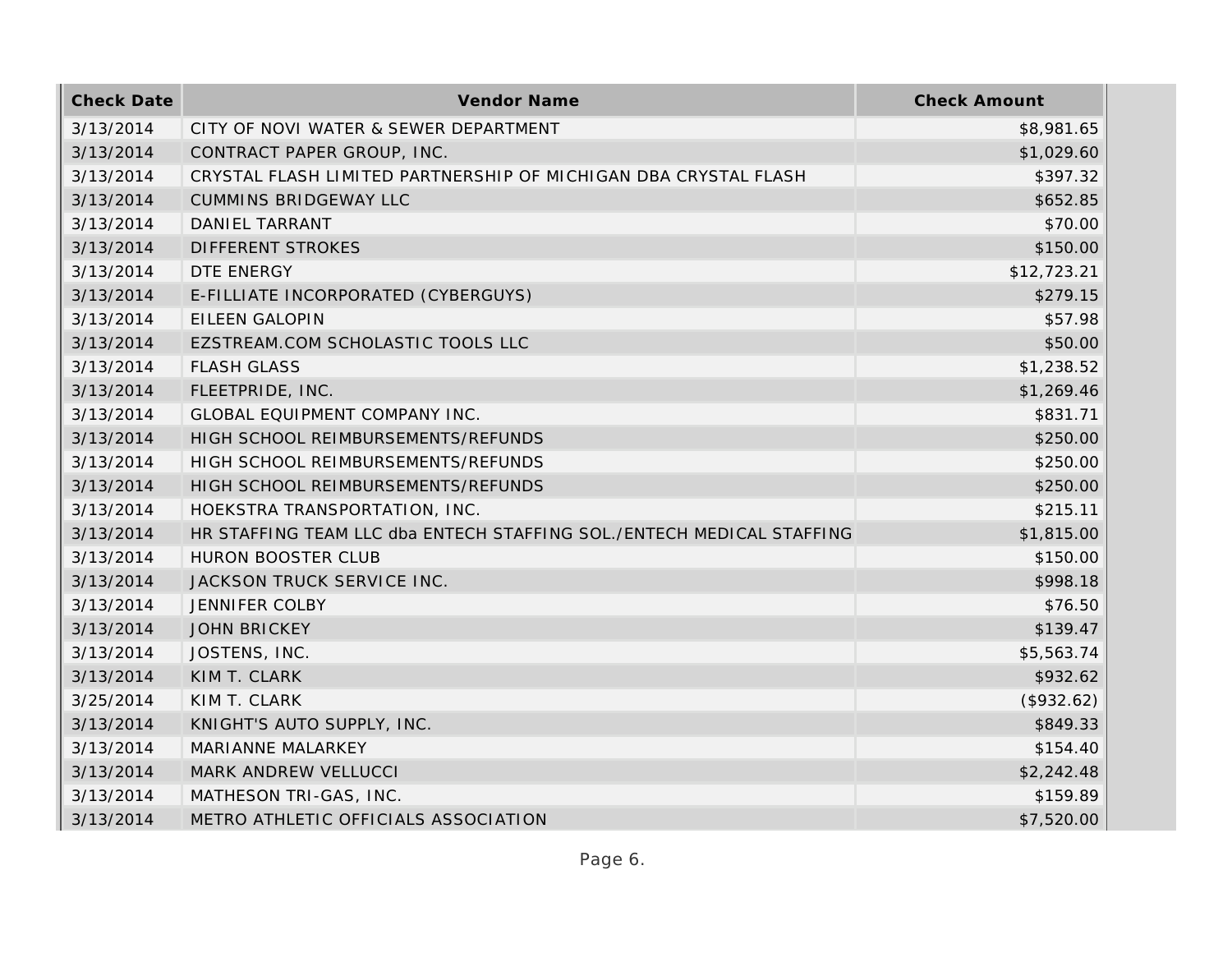| <b>Check Date</b> | Vendor Name                                 | <b>Check Amount</b> |
|-------------------|---------------------------------------------|---------------------|
| 3/13/2014         | MICHELLE CANDELLA                           | \$165.28            |
| 3/13/2014         | MICHELLE DONBERGER                          | \$144.17            |
| 3/13/2014         | MICHIGAN CAT                                | \$46.88             |
| 3/13/2014         | NOVI YOUTH ASSISTANCE                       | \$125.00            |
| 3/13/2014         | NXKEM PRODUCTS, LLC NXKEM PRODUCTS          | \$156.13            |
| 3/13/2014         | OSCAR W. LARSON CO                          | \$61.86             |
| 3/13/2014         | <b>PAM POIRIER</b>                          | \$46.09             |
| 3/13/2014         | PEARSON NCS PEARSON                         | \$9,736.32          |
| 3/13/2014         | PITNEY BOWES PURCHASE POWER                 | \$500.00            |
| 3/13/2014         | PROVIDENCE OCCUPATIONAL HEALTH PARTNERS     | \$151.00            |
| 3/13/2014         | <b>RICK GREEN</b>                           | \$53.92             |
| 3/13/2014         | <b>ROBERT BAKER</b>                         | \$38.63             |
| 3/13/2014         | <b>ROBERT SAXTON</b>                        | \$48.92             |
| 3/13/2014         | <b>SALLY CHANDLER</b>                       | \$69.27             |
| 3/13/2014         | SHANTY CREEK RESORT                         | \$2,909.68          |
| 3/13/2014         | SKATETIME SCHOOL PROGRAMS OF INDY           | \$4,554.00          |
| 3/13/2014         | SOUTH LYON HIGH SCHOOL SOUTH LYON ATHLETICS | \$200.00            |
| 3/13/2014         | THOMAS J. GUILMETTE                         | \$140.00            |
| 3/13/2014         | THREADWORKS, LTD                            | \$222.00            |
| 3/13/2014         | TRACY THOMAS DOUGHERTY                      | \$70.00             |
| 3/13/2014         | UNITY SCHOOL BUS PARTS                      | \$626.32            |
| 3/13/2014         | WALLED LAKE CONSOLIDATED SCHOOLS            | \$30.00             |
| 3/14/2014         | <b>AUDREY RACICOT</b>                       | \$200.00            |
| 3/14/2014         | DONYA PIZZA NOVI LLC, DBA COTTAGE INN PIZZA | \$750.00            |
| 3/14/2014         | EVER KOLD REFRIGERATION                     | \$2,389.00          |
| 3/14/2014         | <b>JOAN CRISTIANO</b>                       | \$30.80             |
| 3/14/2014         | KATHLEEN M. CARROLL                         | \$27.00             |
| 3/14/2014         | <b>KIM'S GARDENS</b>                        | \$1,275.00          |
| 3/14/2014         | LIVONIA ITALIAN BAKERY                      | \$297.00            |
| 3/14/2014         | <b>NOVI TOWN PIZZA LLC</b>                  | \$316.25            |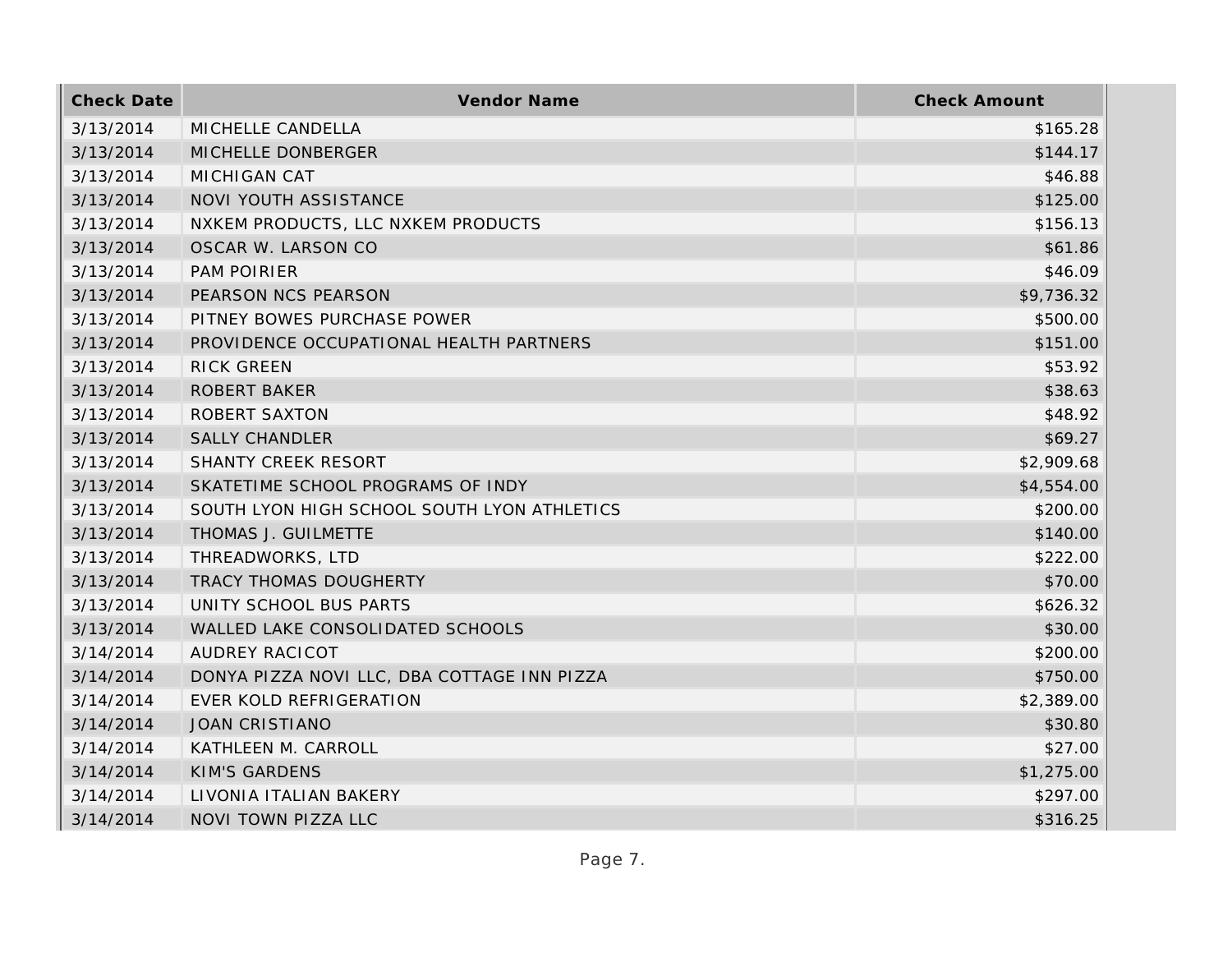| <b>Check Date</b> | Vendor Name                                                | <b>Check Amount</b> |
|-------------------|------------------------------------------------------------|---------------------|
| 3/14/2014         | PIZZA HUT/REDBERRY RESTO BRANDS INTL INC.                  | \$675.00            |
| 3/14/2014         | VSC, INC                                                   | \$3,357.00          |
| 3/20/2014         | ADVANTAGE FIRST AID TRAINING AND SAFETY LLC                | \$290.00            |
| 3/20/2014         | ANDREA JANSSEN                                             | \$300.00            |
| 3/20/2014         | ANGELINA KREGER                                            | \$78.96             |
| 3/20/2014         | <b>ASHLEY LUSSENDEN</b>                                    | \$83.97             |
| 3/20/2014         | ATHLETIC REIMBURSEMENTS/REFUNDS                            | \$75.00             |
| 3/20/2014         | BARBARA MATUSIEWICZ                                        | \$75.92             |
| 3/20/2014         | BELLE TIRE DISTRIBUTORS                                    | \$2,119.57          |
| 3/20/2014         | <b>BILL SCHOFF</b>                                         | \$50.00             |
| 3/20/2014         | <b>BRENT POHLONSKI</b>                                     | \$363.00            |
| 3/20/2014         | <b>BRIANNA HAND</b>                                        | \$58.68             |
| 3/20/2014         | <b>CARRIE MCDONALD</b>                                     | \$25.00             |
| 3/20/2014         | CHARLES M. KAZALEH                                         | \$600.00            |
| 3/20/2014         | CHIP MCDONALD                                              | \$32.46             |
| 3/20/2014         | COMMUNITY PUBLISHING & MARKETING LTD.                      | \$325.00            |
| 3/20/2014         | COMPASS GROUP USA, INC. CHARTWELLS DINING SERVICES         | \$0.00              |
| 3/20/2014         | COMPASS GROUP USA, INC. CHARTWELLS DINING SERVICES         | \$109,969.14        |
| 3/20/2014         | CONTRACT PAPER GROUP, INC.                                 | \$1,029.60          |
| 3/20/2014         | DEBORAH LIM-ARENA                                          | \$254.10            |
| 3/20/2014         | DETROIT SCIENCE FOR KIDS, INC. DBA/ MAD SCIENCE OF DETROIT | \$3,315.00          |
| 3/20/2014         | <b>DIANA STOTLER</b>                                       | \$87.37             |
| 3/20/2014         | DIRECT ENERGY BUSINESS, INC.                               | \$0.00              |
| 3/20/2014         | DIRECT ENERGY BUSINESS, INC.                               | \$0.00              |
| 3/20/2014         | DIRECT ENERGY BUSINESS, INC.                               | \$100,051.81        |
| 3/20/2014         | <b>EDUCATION WEEK</b>                                      | \$67.53             |
| 3/20/2014         | ENVIRO-CLEAN SERVICES, INC.                                | \$1,318.28          |
| 3/20/2014         | <b>ERIC SCOBIE</b>                                         | \$54.08             |
| 3/20/2014         | F.A.R. MANAGEMENT INCORPORATED                             | \$440.00            |
| 3/20/2014         | FEDEX ACCT ***378 or ACCT ***353                           | \$337.05            |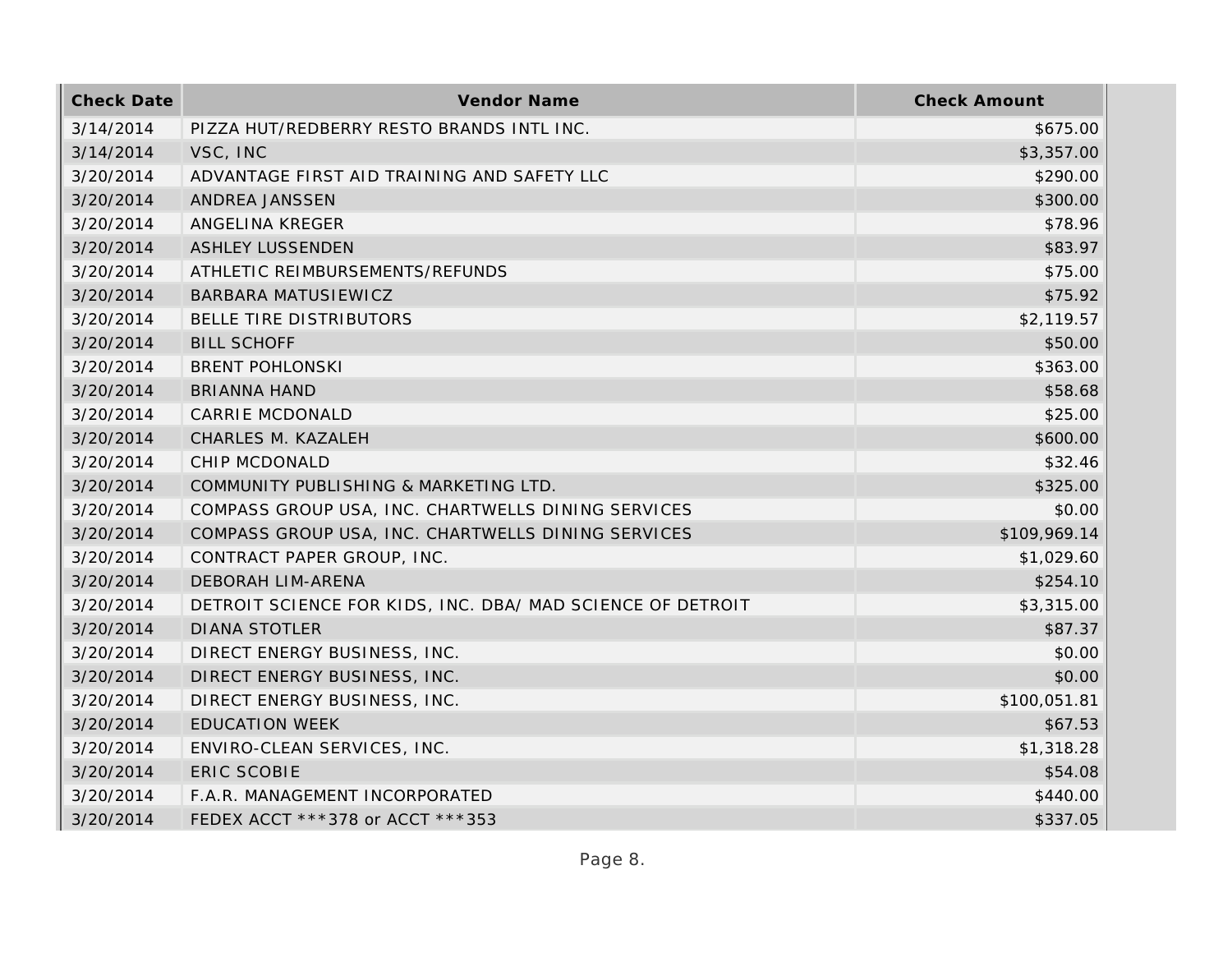| <b>Check Date</b> | Vendor Name                                                           | <b>Check Amount</b> |
|-------------------|-----------------------------------------------------------------------|---------------------|
| 3/20/2014         | <b>HEATHER MCKAIG</b>                                                 | \$120.00            |
| 3/20/2014         | HIGH SCHOOL REIMBURSEMENTS/REFUNDS                                    | \$26.37             |
| 3/20/2014         | HIGH SCHOOL REIMBURSEMENTS/REFUNDS                                    | \$60.00             |
| 3/20/2014         | HIGH SCHOOL REIMBURSEMENTS/REFUNDS                                    | \$75.98             |
| 3/20/2014         | HOSA, INC.                                                            | \$20.00             |
| 3/20/2014         | HOWELL CONFERENCE AND NATURE CENTER                                   | \$1,500.00          |
| 3/20/2014         | HR STAFFING TEAM LLC dba ENTECH STAFFING SOL./ENTECH MEDICAL STAFFING | \$1,842.50          |
| 3/20/2014         | <b>JAMES CRAMER</b>                                                   | \$70.00             |
| 3/20/2014         | JENNIFER KERBRAT                                                      | \$77.55             |
| 3/20/2014         | JENNIFER MANRIQUEZ THE BILINGUAL FUN CO. LLC                          | \$700.00            |
| 3/20/2014         | <b>JODY PAYNE</b>                                                     | \$191.66            |
| 3/20/2014         | <b>JOEL R. CRANE</b>                                                  | \$70.00             |
| 3/20/2014         | JULIE ANN COOK ENDURANCE YOGA LLC                                     | \$1,600.00          |
| 3/20/2014         | <b>JUSTIN DANOWSKI</b>                                                | \$200.00            |
| 3/20/2014         | <b>KERRI YUCHUCK</b>                                                  | \$51.96             |
| 3/20/2014         | <b>LAURA PENNYCUFF</b>                                                | \$176.41            |
| 3/20/2014         | LISA CIOLLI                                                           | \$157.50            |
| 3/20/2014         | <b>MARCI ABEL</b>                                                     | \$404.69            |
| 3/20/2014         | <b>MARK HOURIGAN</b>                                                  | \$300.00            |
| 3/20/2014         | <b>MARQUIS THEATRE</b>                                                | \$772.50            |
| 3/20/2014         | MARSHALL MUSIC                                                        | \$0.00              |
| 3/20/2014         | MARSHALL MUSIC                                                        | \$269.00            |
| 3/20/2014         | <b>MEGAN BALOH</b>                                                    | \$118.34            |
| 3/20/2014         | <b>NOVI PUBLIC LIBRARY</b>                                            | \$62.43             |
| 3/20/2014         | <b>PAM POIRIER</b>                                                    | \$93.89             |
| 3/20/2014         | PATRICIA HAHN                                                         | \$150.00            |
| 3/20/2014         | PATRICIA STAMBOULIAN                                                  | \$99.95             |
| 3/20/2014         | PETTY CASH-LISA FENCHEL NOVI MEADOWS                                  | \$130.51            |
| 3/20/2014         | PETTY CASH-ANN HANSEN CARE                                            | \$75.86             |
| 3/20/2014         | PETTY CASH-ANN HANSEN PRESCHOOL                                       | \$109.97            |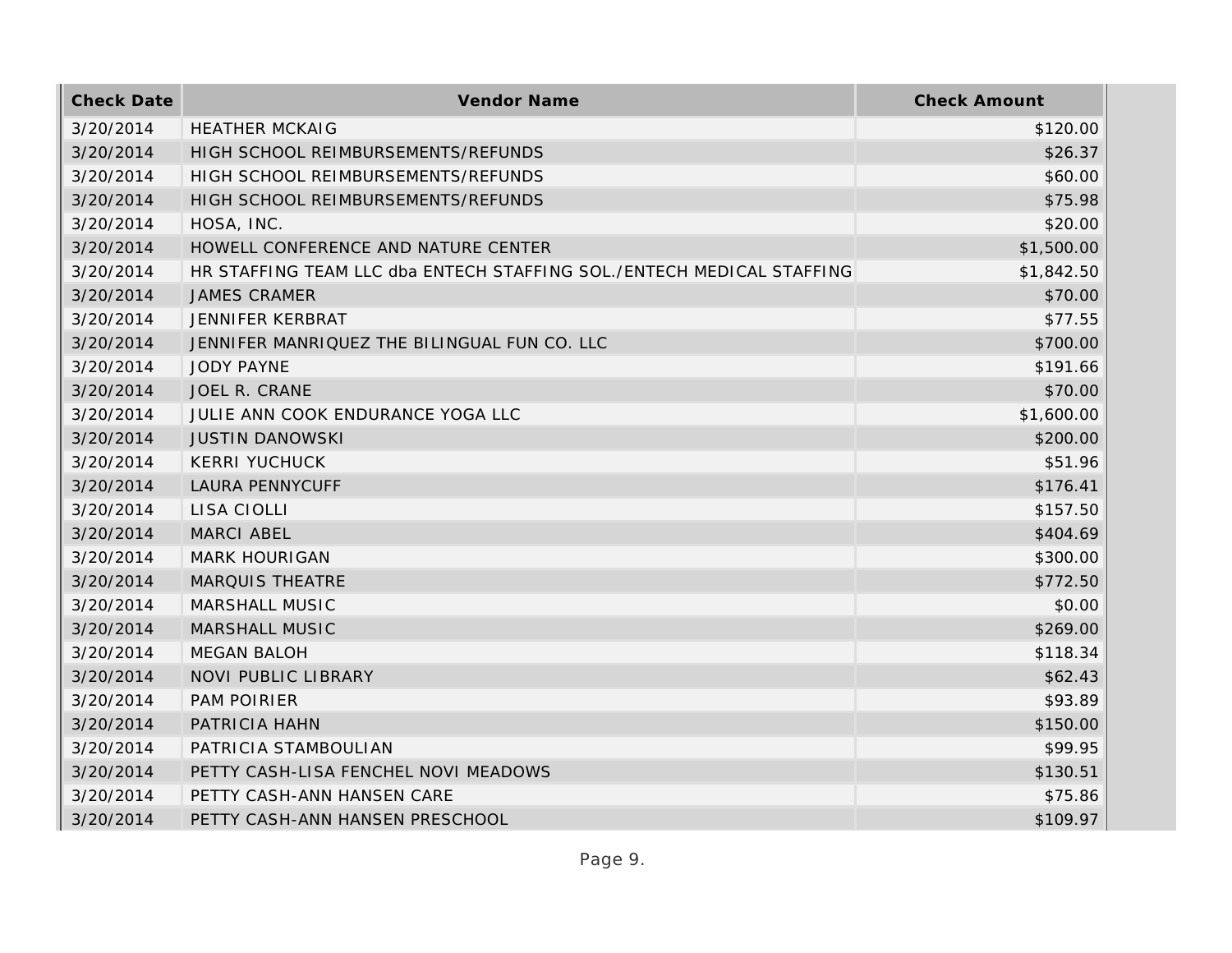| <b>Check Date</b> | Vendor Name                                           | <b>Check Amount</b> |
|-------------------|-------------------------------------------------------|---------------------|
| 3/20/2014         | PITNEY BOWES GLOBAL FINANCIAL SERVICES LLC            | \$699.00            |
| 3/20/2014         | <b>ROBERT LLOYD</b>                                   | \$100.00            |
| 3/20/2014         | SAFEWAY SHREDDING LLC                                 | \$60.00             |
| 3/20/2014         | <b>SCHOLASTIC INC</b>                                 | \$100.10            |
| 3/20/2014         | <b>STATE OF MICHIGAN</b>                              | \$125.00            |
| 3/20/2014         | <b>STATE OF MICHIGAN</b>                              | \$125.00            |
| 3/20/2014         | <b>STATE OF MICHIGAN</b>                              | \$150.00            |
| 3/20/2014         | SUNRISE PROMOTIONAL PRODUCTS                          | \$446.25            |
| 3/20/2014         | THREADWORKS, LTD                                      | \$419.00            |
| 3/20/2014         | THRUN LAW FIRM, P.C.                                  | \$5,421.00          |
| 3/20/2014         | TOM PERONIS                                           | \$74.78             |
| 3/20/2014         | <b>TOM TIMMER</b>                                     | \$299.29            |
| 3/20/2014         | US FOODS, INC.                                        | \$434.45            |
| 3/20/2014         | WALLED LAKE CONSOLIDATED SCHOOLS                      | \$97.00             |
| 3/20/2014         | <b>WENGER CORPORATION</b>                             | \$2,822.00          |
| 3/21/2014         | DONYA PIZZA NOVI LLC, DBA COTTAGE INN PIZZA           | \$954.00            |
| 3/21/2014         | <b>KIM'S GARDENS</b>                                  | \$1,331.25          |
| 3/21/2014         | LIVONIA ITALIAN BAKERY                                | \$468.00            |
| 3/21/2014         | NOVI TOWN PIZZA LLC                                   | \$1,420.25          |
| 3/21/2014         | PIZZA HUT/REDBERRY RESTO BRANDS INTL INC.             | \$750.00            |
| 3/24/2014         | FOOD SERVICE REFUND/REIMB.                            | \$81.90             |
| 3/25/2014         | AARON D. COX                                          | \$288.88            |
| 3/25/2014         | AXA EQUITABLE EQUI-VEST                               | \$111.08            |
| 3/25/2014         | CHAPTER 13 TRUSTEE DAVID WM. RUSKIN                   | \$770.09            |
| 3/25/2014         | INTERNATIONAL UNION OPERATING ENGINEERS, LOCAL 324    | \$116.20            |
| 3/25/2014         | MISDU MICHIGAN STATE DISBURSEMENT                     | \$2,135.39          |
| 3/25/2014         | PHEAA PENNSYLVANIA HIGHER EDUCATION ASSISTANCE AGENCY | \$168.93            |
| 3/25/2014         | UNITED WAY                                            | \$75.00             |
| 3/27/2014         | DISTRICT REIMBURSEMENTS/REFUNDS                       | \$3,192.75          |
| 3/27/2014         | DISTRICT REIMBURSEMENTS/REFUNDS                       | \$2,287.50          |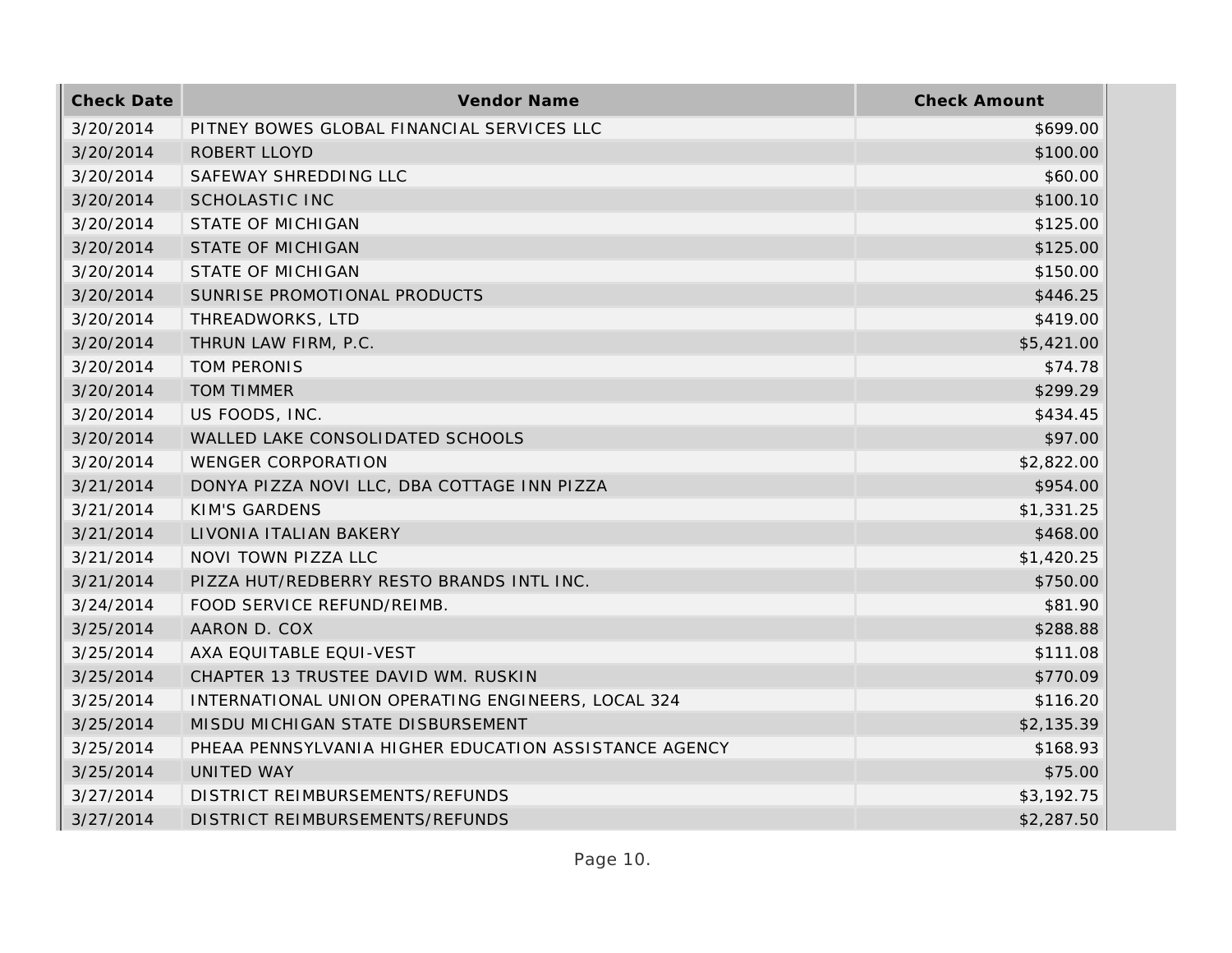| <b>Check Date</b> | Vendor Name                     | <b>Check Amount</b> |
|-------------------|---------------------------------|---------------------|
| 3/27/2014         | DISTRICT REIMBURSEMENTS/REFUNDS | \$3,118.50          |
| 3/27/2014         | DISTRICT REIMBURSEMENTS/REFUNDS | \$3,564.00          |
| 3/27/2014         | DISTRICT REIMBURSEMENTS/REFUNDS | \$3,564.00          |
| 3/27/2014         | DISTRICT REIMBURSEMENTS/REFUNDS | \$4,900.50          |
| 3/27/2014         | ACE TRANSPORTATION INC.         | \$3,426.00          |
| 3/27/2014         | ADN ADMINISTRATORS, INC.        | \$3,670.70          |
| 3/27/2014         | <b>ALEC COOPER</b>              | \$409.03            |
| 3/27/2014         | ALLEGRA PLYMOUTH                | \$179.70            |
| 3/27/2014         | ALPHA II LEARNING JOHN A. CLARK | \$4,000.00          |
| 3/27/2014         | ANDERSONS SCHOOL EVENTS TAYMARK | \$307.47            |
| 3/27/2014         | <b>ANITA SAURER</b>             | \$28.00             |
| 3/27/2014         | ARIELLE NICOLE BEAR BLOOM       | \$2,334.50          |
| 3/27/2014         | <b>ASHLEY KARINEN</b>           | \$80.60             |
| 3/27/2014         | AT&T                            | \$1,772.26          |
| 3/27/2014         | ATHLETIC REIMBURSEMENTS/REFUNDS | \$260.49            |
| 3/27/2014         | ATHLETIC REIMBURSEMENTS/REFUNDS | \$133.17            |
| 3/27/2014         | ATHLETIC REIMBURSEMENTS/REFUNDS | \$140.00            |
| 3/27/2014         | <b>BARBARA CORWIN</b>           | \$23.97             |
| 3/27/2014         | <b>BEN FISHER</b>               | \$1,107.15          |
| 3/27/2014         | <b>BILL KELP</b>                | \$44.00             |
| 3/27/2014         | CARE/PRESCHOOL REFUND           | \$90.00             |
| 3/27/2014         | CARE/PRESCHOOL REFUND           | \$76.00             |
| 3/27/2014         | CARE/PRESCHOOL REFUND           | \$110.00            |
| 3/27/2014         | <b>CHARLES VEREECKE</b>         | \$70.00             |
| 3/27/2014         | CINTAS CORPORATION #31          | \$87.21             |
| 3/27/2014         | COMMUNITY EDUCATION REFUND      | \$23.00             |
| 3/27/2014         | COMPUWARE SPORTS ARENA, LLC     | \$75.00             |
| 3/27/2014         | CYNTHIA VALENTINE               | \$188.87            |
| 3/27/2014         | DARBY HOPPENSTEDT               | \$35.12             |
| 3/27/2014         | DAVE COSMAN                     | \$105.50            |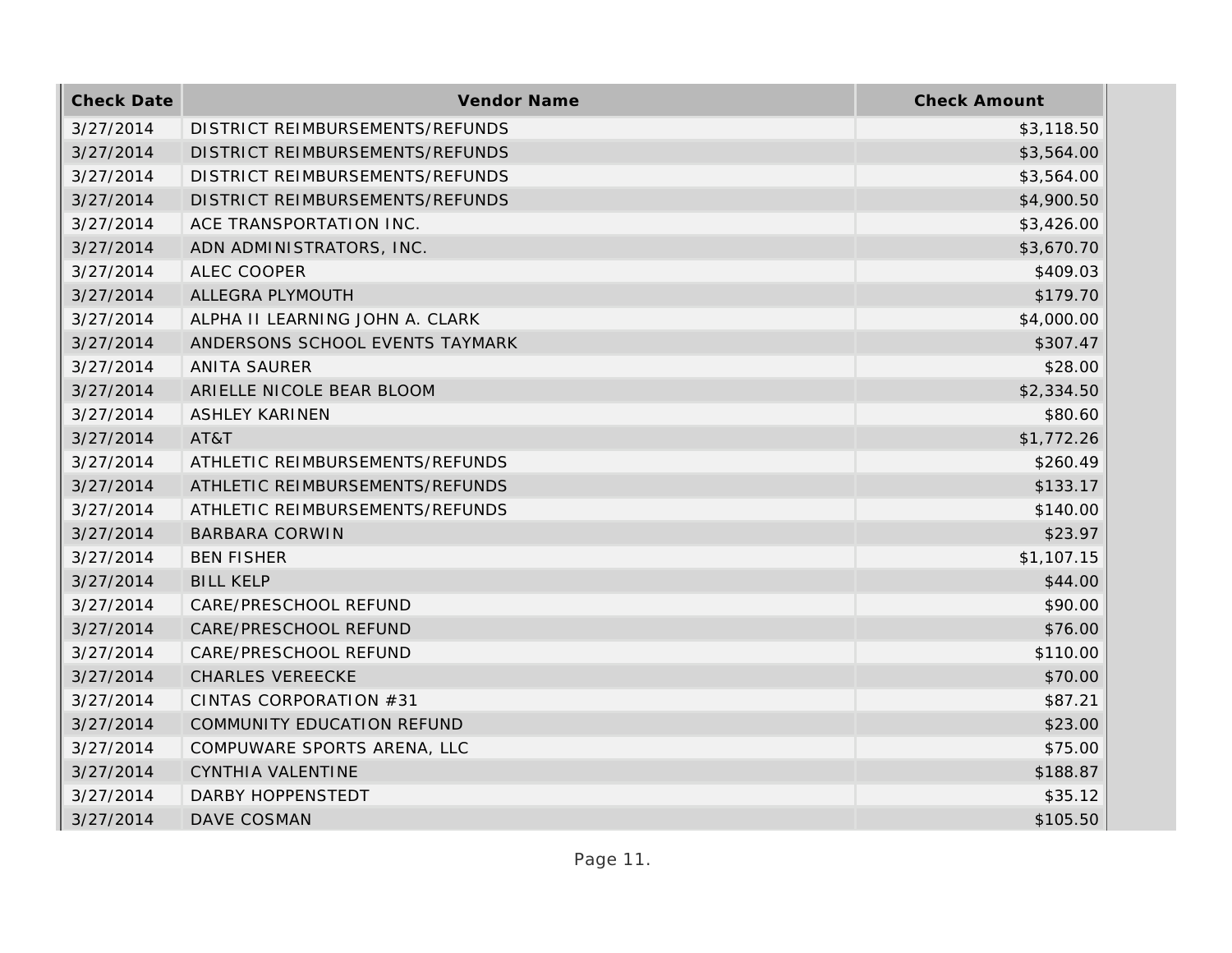| <b>Check Date</b> | Vendor Name                                                           | <b>Check Amount</b> |
|-------------------|-----------------------------------------------------------------------|---------------------|
| 3/27/2014         | DISTRICT REIMBURSEMENTS/REFUNDS                                       | \$700.00            |
| 3/27/2014         | <b>ERIN HARBAR</b>                                                    | \$88.13             |
| 3/27/2014         | EXECUTIVE ENERGY SERVICES, LLC ATTN: ACCOUNTS RECEIVABLE              | \$400.00            |
| 3/27/2014         | EXELON CORPORATION CONSTELLATION NEW ENERGY - GAS DIVISION, LLC       | \$0.00              |
| 3/27/2014         | EXELON CORPORATION CONSTELLATION NEW ENERGY - GAS DIVISION, LLC       | \$100,053.47        |
| 3/27/2014         | FLASHPOINT SIGNS LLC (DBA) SIGN A RAMA                                | \$191.73            |
| 3/27/2014         | <b>FLOWER ALLEY</b>                                                   | \$109.96            |
| 3/27/2014         | FRANKLIN COVEY CLIENT SALES, INC.                                     | \$1,500.00          |
| 3/27/2014         | GORDON H. MATTSON, JR.                                                | \$70.00             |
| 3/27/2014         | <b>GREGORY L. LOUGHRIGE</b>                                           | \$146.80            |
| 3/27/2014         | HR STAFFING TEAM LLC dba ENTECH STAFFING SOL./ENTECH MEDICAL STAFFING | \$1,650.00          |
| 3/27/2014         | JACKSON TRUCK SERVICE INC.                                            | \$325.00            |
| 3/27/2014         | <b>JAMES FRY</b>                                                      | \$164.80            |
| 3/27/2014         | <b>JANET GRUBER</b>                                                   | \$47.04             |
| 3/27/2014         | <b>JENNIFER COLBY</b>                                                 | \$103.12            |
| 3/27/2014         | JERRY MARENKEWICZ                                                     | \$140.00            |
| 3/27/2014         | <b>JOANNE NORTH</b>                                                   | \$157.96            |
| 3/27/2014         | <b>JODI FORSTER</b>                                                   | \$1,062.36          |
| 3/27/2014         | JOSTENS, INC.                                                         | \$350.00            |
| 3/27/2014         | <b>KATY DINKELMANN</b>                                                | \$32.50             |
| 3/27/2014         | KEFORD NOVI TOWING INC.                                               | \$190.00            |
| 3/27/2014         | KIMBERLY A. DEINEK                                                    | \$51.36             |
| 3/27/2014         | LAKE ORION SCHOOLS                                                    | \$2,289.43          |
| 3/27/2014         | LIFE INSURANCE COMPANY OF NORTH AMERICA CIGNA GROUP INSURANCE         | \$18,431.57         |
| 3/27/2014         | LIGHTMASTERS AND ELECTRICAL SERVICES, LLC                             | \$1,367.00          |
| 3/27/2014         | LISA FENCHEL                                                          | \$27.66             |
| 3/27/2014         | <b>LISA TYBINKA</b>                                                   | \$236.90            |
| 3/27/2014         | MARCI ABEL                                                            | \$54.75             |
| 3/27/2014         | MARGARET L. GREEN                                                     | \$600.00            |
| 3/27/2014         | MARK ANDREW VELLUCCI                                                  | \$90.00             |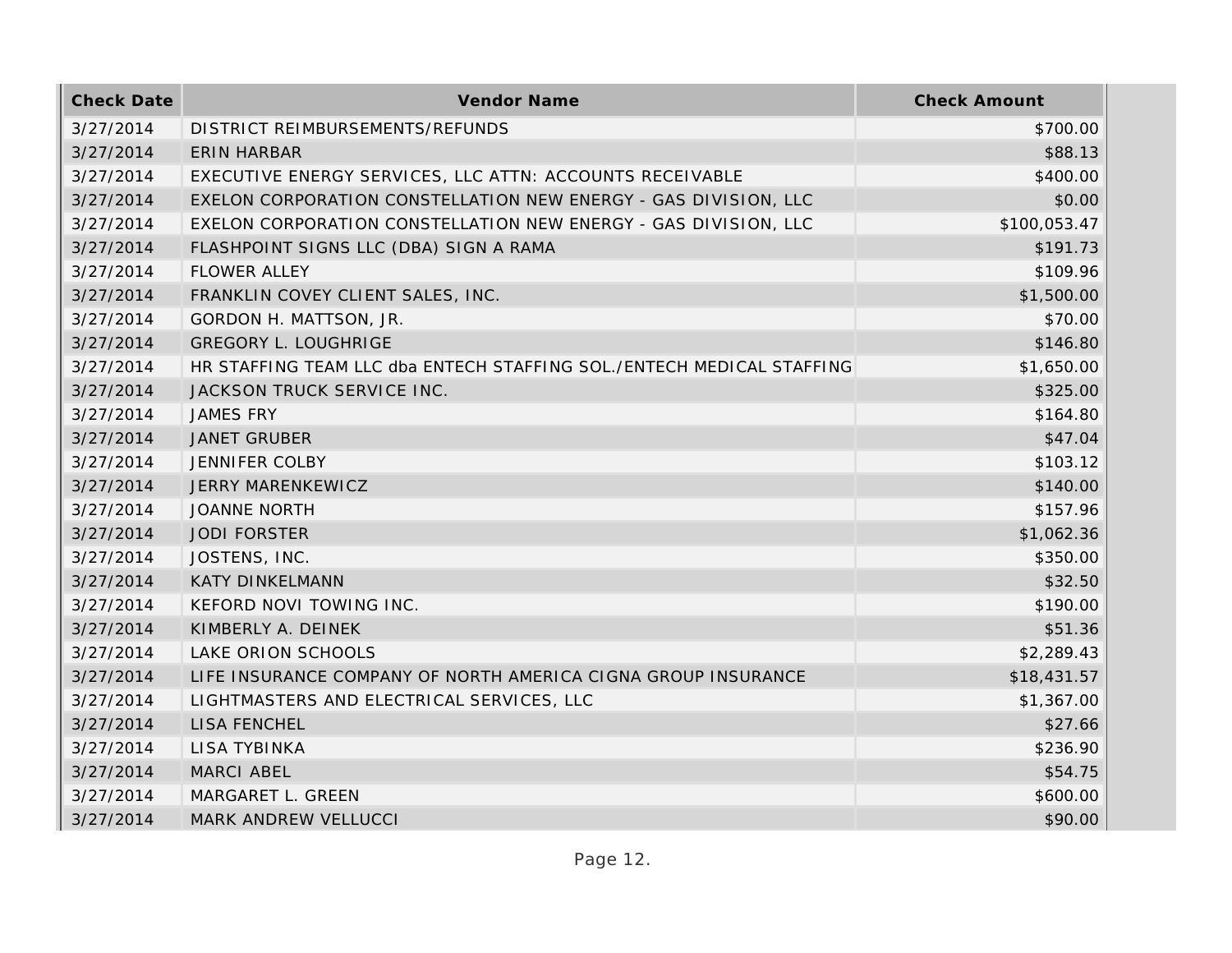| <b>Check Date</b> | Vendor Name                                                 | <b>Check Amount</b> |
|-------------------|-------------------------------------------------------------|---------------------|
| 3/27/2014         | MARK T. MILLIGAN VOICE OF MELTDOWN LLC                      | \$125.00            |
| 3/27/2014         | MESSA MICHIGAN EDUCATION SPECIAL SERVICES ASSOC.            | \$521,978.65        |
| 3/27/2014         | MICHAEL EUGENE MCKENNA                                      | \$70.00             |
| 3/27/2014         | NEFF MOTIVATION, INC                                        | \$574.46            |
| 3/27/2014         | <b>NORIKO MAIDENS</b>                                       | \$70.00             |
| 3/27/2014         | <b>NOVI BOWL</b>                                            | \$1,200.00          |
| 3/27/2014         | NXTEC SALES GROUP INC. NXTEC PRODUCTS                       | \$64.77             |
| 3/27/2014         | OAK MANAGEMENT CORPORATION LYON OAKS BANQUET CENTER         | \$1,490.50          |
| 3/27/2014         | OAKLAND COUNTY SCHOOL BOARD ASSOC. (O.C.S.B.A.)             | \$30.00             |
| 3/27/2014         | OBSERVER & ECCENTRIC (ADS - NOVI NEWS)                      | \$255.45            |
| 3/27/2014         | PROVIDENCE OCCUPATIONAL HEALTH PARTNERS                     | \$10.00             |
| 3/27/2014         | RHONDA HOFFMAN                                              | \$150.00            |
| 3/27/2014         | RICK SHEPARD HURRICANE GRAPHICS                             | \$445.25            |
| 3/27/2014         | RICOH USA, INC.                                             | \$0.00              |
| 3/27/2014         | RICOH USA, INC.                                             | \$3,843.09          |
| 3/27/2014         | RONALD M. VALENTE                                           | \$125.00            |
| 3/27/2014         | <b>RORI MEYERINK</b>                                        | \$229.00            |
| 3/27/2014         | <b>ROVIN CERAMICS</b>                                       | \$655.70            |
| 3/27/2014         | ROYAL TRUCK & TRAILER SALES & SERVICE INC.                  | \$69.93             |
| 3/27/2014         | SAFEWAY SHREDDING LLC                                       | \$60.00             |
| 3/27/2014         | SANDRA M. BRASIL                                            | \$46.86             |
| 3/27/2014         | <b>SCOTT KELLEY</b>                                         | \$70.00             |
| 3/27/2014         | SE REIMBURSEMENT/REFUND                                     | \$100.00            |
| 3/27/2014         | SET INC.                                                    | \$488.70            |
| 3/27/2014         | SET-SEG                                                     | \$801.00            |
| 3/27/2014         | <b>SHAILEE PATEL</b>                                        | \$628.52            |
| 3/27/2014         | <b>SUE BARRICK</b>                                          | \$47.70             |
| 3/27/2014         | SUPERIOR DIESEL REPAIR, INC. DBA SUPERIOR TURBO & INJECTION | \$1,357.70          |
| 3/27/2014         | <b>TERESA BROWNE</b>                                        | \$239.11            |
| 3/27/2014         | THERAPY SHOPPE INC.                                         | \$131.95            |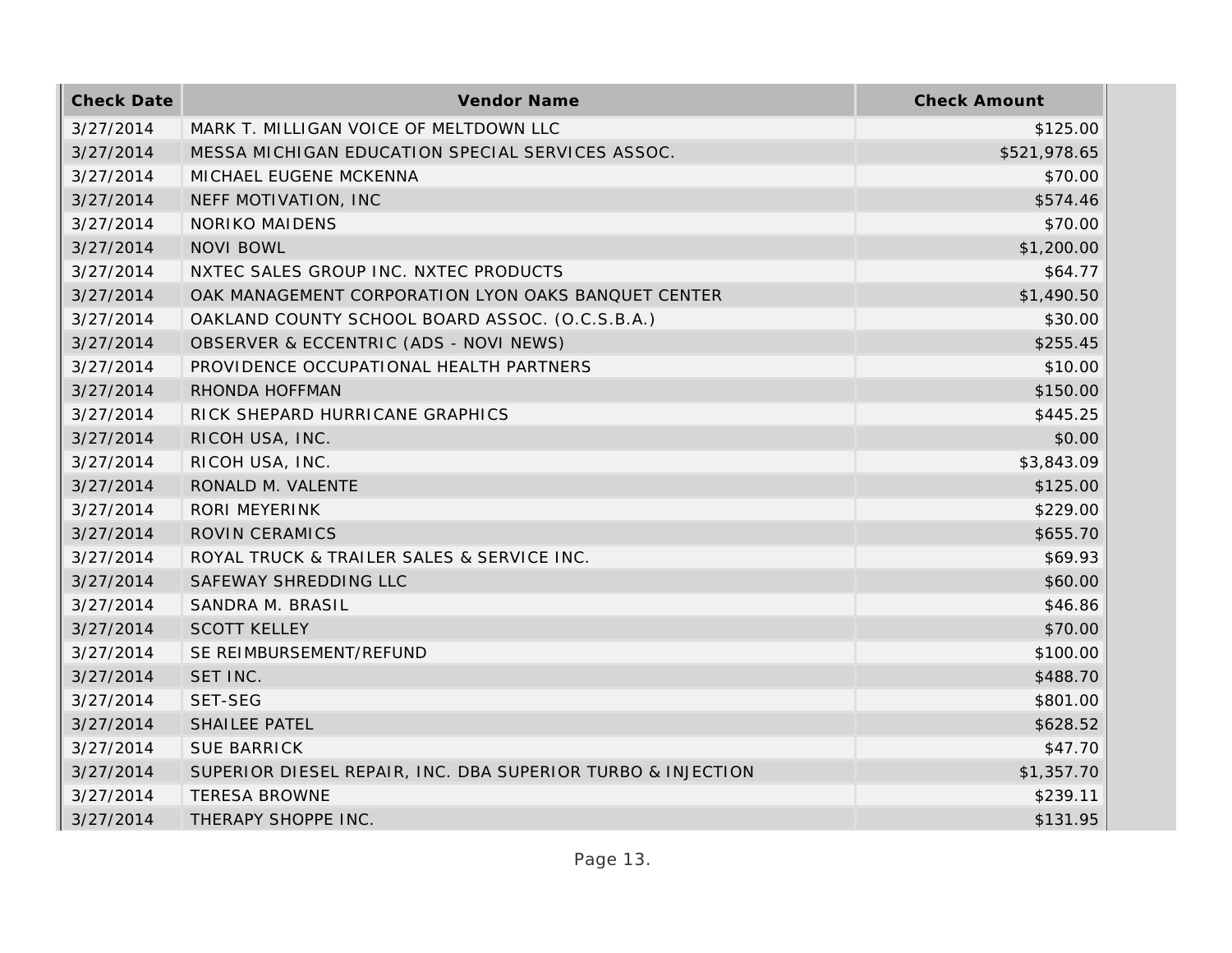| <b>Check Date</b> | Vendor Name                                 | <b>Check Amount</b> |
|-------------------|---------------------------------------------|---------------------|
| 3/27/2014         | THOMAS J. GUILMETTE                         | \$140.00            |
| 3/27/2014         | TOTAL PERFORMANCE, INC.                     | \$5,250.00          |
| 3/27/2014         | <b>TOTAL SPORTS</b>                         | \$200.00            |
| 3/27/2014         | TRI-COUNTY INTERNATIONAL TRUCKS, INC.       | \$142.28            |
| 3/27/2014         | UNIVERSITY OF MICHIGAN                      | \$100.00            |
| 3/27/2014         | V.O.I.C.E.                                  | \$240.00            |
| 3/27/2014         | <b>VARSITY SPIRIT FASHIONS</b>              | \$849.88            |
| 3/27/2014         | <b>VESCO OIL CORPORATION</b>                | \$240.00            |
| 3/27/2014         | WALLED LAKE CONSOLIDATED SCHOOLS            | \$34,048.00         |
| 3/27/2014         | WANDA CIANCIO                               | \$207.11            |
| 3/27/2014         | WAYNE STATE UNIVERSITY                      | \$235.00            |
| 3/27/2014         | WILDLIFE SAFARI NELSON O. PEARSON III       | \$400.00            |
| 3/28/2014         | DONYA PIZZA NOVI LLC, DBA COTTAGE INN PIZZA | \$1,434.00          |
| 3/28/2014         | EVER KOLD REFRIGERATION                     | \$540.00            |
| 3/28/2014         | <b>KIM'S GARDENS</b>                        | \$1,593.75          |
| 3/28/2014         | LIVONIA ITALIAN BAKERY                      | \$272.25            |
| 3/28/2014         | <b>NOVI TOWN PIZZA LLC</b>                  | \$1,357.00          |
| 3/28/2014         | PETTY CASH-EVOL GAZZARATO OR KAREN DIXON FS | \$190.77            |
| 3/28/2014         | PIZZA HUT/REDBERRY RESTO BRANDS INTL INC.   | \$762.50            |
| 3/28/2014         | ALLEGRA PLYMOUTH                            | \$767.00            |
| 3/28/2014         | <b>BRIAN FELCHER</b>                        | \$56.25             |
| 3/28/2014         | CHIP MCDONALD                               | \$122.14            |
| 3/28/2014         | <b>EMILY SAMUELS</b>                        | \$278.42            |
| 3/28/2014         | FEDEX ACCT ***378 or ACCT ***353            | \$64.90             |
| 3/28/2014         | <b>GREAT LAKES AWARDS, LLC</b>              | \$2,262.50          |
| 3/28/2014         | HIGH SCHOOL REIMBURSEMENTS/REFUNDS          | \$104.00            |
| 3/28/2014         | <b>JACLYN BURR</b>                          | \$200.00            |
| 3/28/2014         | <b>LAURA MARDIGIAN</b>                      | \$244.25            |
| 3/28/2014         | <b>MARK HOURIGAN</b>                        | \$249.63            |
| 3/28/2014         | <b>MARRIOTT</b>                             | \$317.79            |